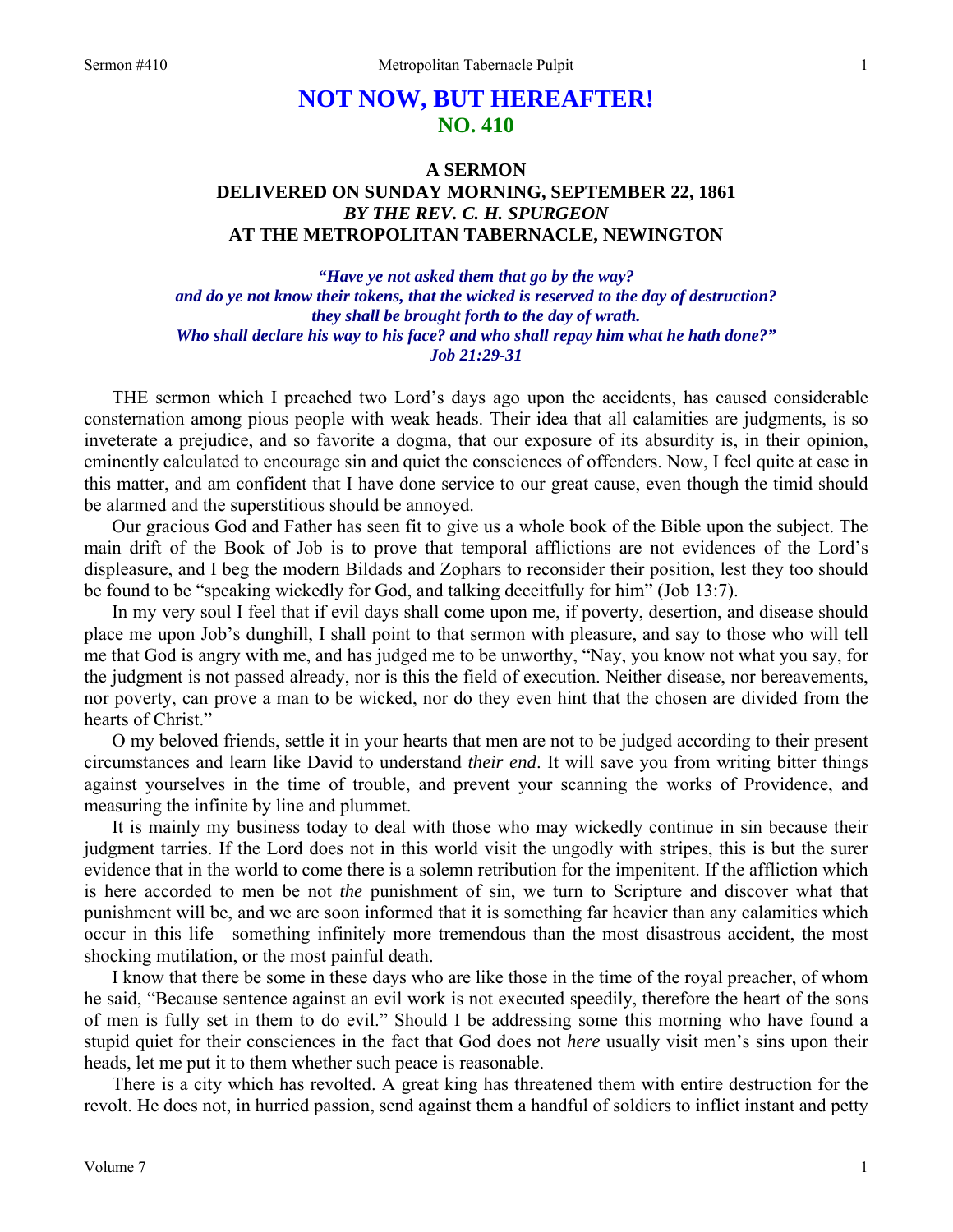chastisement, he waits awhile, and marshals all his hosts, till every battalion has been put in array, till every mighty man has girded on his armor.

Fools! will you draw consolation from the delay of your destroyer? Will you say, because he has not ridden forth against you on the very day of your rebellion, that therefore this is a time of revelry and mirth? Nay, rather, inasmuch as he is gathering his hosts for the battle, let it cause you to tremble, for he shall break down your walls, and give your whole company to the sword.

Imagine yourselves voyagers, far out upon the sea. A black cloud darkens in the sky. You say you fear not the cloud because it is not at present pouring forth the rain-flood. But that is the reason why you should fear it, for the cloud is waiting until it grows and spreads, till under the wing of darkness the egg of cloud has been hatched into the black screaming eagle of the storm.

See you, the clouds are hurrying from east and west, mustering for the strife! Mark you not the sea heaving heavily in sympathy with heaven's convulsions? Behold how all the dread artillery of heaven is gathering up for one tremendous shock.

Fools! do you say you will not fear because the thundercloud has not yet burst, because as yet the breath of wind has not transformed itself into the blast of hurricane? It is gathering, sirs, congregating its forces and accumulating its fury, and the longer that it gathers, the more terrible shall be the moment when it bursts upon your devoted heads.

And so today, God's clouds that float in the sky, the calamities of Providence, are not pouring on you the tempest of wrath, but is this a reason why you should be at peace? Nay! the clouds are gathering, every sin is adding to the mass, every day of God's longsuffering is covering heaven in blacker sable. Every moment that He spares, He does but prepare to punish in more tremendous force. And dread and direful shall be the day, when at last omnipotence itself shall come to the assistance of outraged justice, and you shall feel that God is God as much in punishing sin, as in the making of the worlds.

It was a fable of the old Jewish rabbis, that when the angel Gabriel flew he used both wings, because he always came with good tidings. But that when Michael flew, bearing God's sword to smite through the loins of kings, he always flew with one wing. But Michael arrives as surely at his destined goal as Gabriel himself. The feet of the avenging deities may seem to be shod with lead for tardiness, and their tread may be as noiseless as wool, but they are as sure as the feet of mercy.

I know when God comes to bless, the axles of His chariot are hot with speed, and His steeds are white with foam, and when He comes to curse, He travels slowly, with many a sigh, for He wills not the death of any, but had rather "that he should turn unto him and live." But remember, in judgment, He comes in all His might, and He shall be discovered to be not less a God when He smites than when He gives the kisses of His lips, and lifts the pardoned sinner into acceptance and favor.

We shall now deal with the sorrowful topic of the punishment of sin in the world to come. I have preached less upon this subject than almost upon any other, and yet always it is thrown in our teeth that we delight to dwell upon these horrors. I never come to this subject without the deepest distress of heart, and God alone shall know how many tears it costs these eyes when I have to deal out as God's faithful ambassador the thunders of His law.

I delight to preach of Calvary, and of divine love, and of grace unsearchable. But this theme is to me *the burden* of the Lord. We must not, we dare not keep it back. Fidelity to conscience, truthfulness to God, love to the souls of men, constrains us to make this a part of our ministry, not keeping back any part of the price.

I shall divide the discourse this morning into three parts. First, I shall speak of the *punishment of sin, by way of affirmation* or prove that it must be so. Secondly, *by way of explanation*, of what kind and nature this punishment must be. And then, thirdly, *by way of expostulation*, pleading with those, who are yet in the land of mercy, that they would listen to the voice of wisdom, and that God's grace may turn them from the error of their ways.

**I.** First, then, by way of affirmation—THERE MUST BE A PUNISHMENT FOR SIN.

2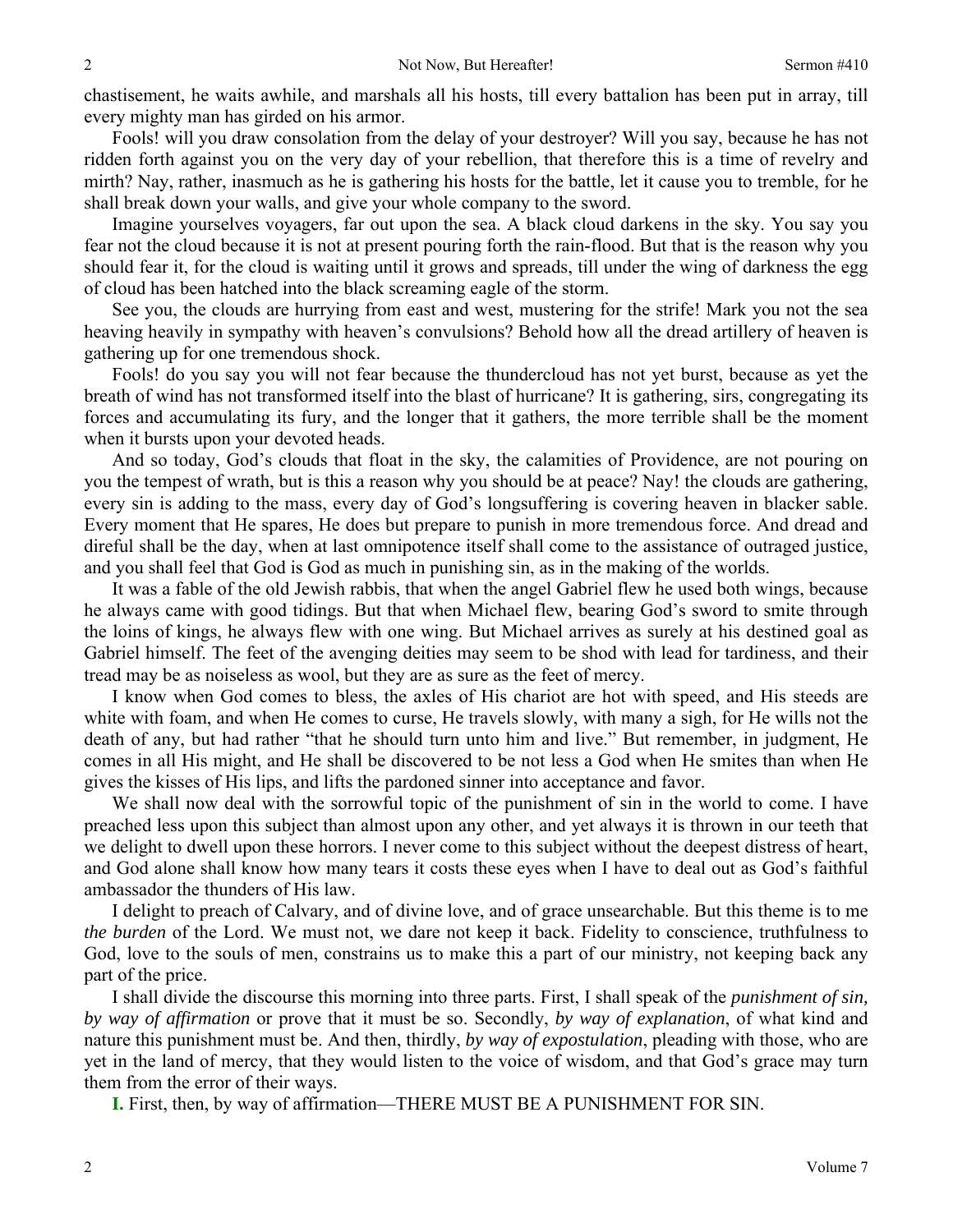### Sermon #410 Not Now, But Hereafter!

3

Job says, that this is a truth so written upon the very nature of man, that even those that go by the way, the ignorant traveler and wayfarer, dares not for a moment deny that such is the case. "Have ye not asked them that go by the way? and do ye not know their tokens?" And truly it is so. If there be one intuitive truth which man perceives without need of argument, it is that sin deserves to be punished, and since sin is not punished here, it follows that the punishment must be endured in the world to come.

Let us, however, very briefly review the argument. Sin must be punished from *the very nature of God*. God *is*, if God is God, He *must* be just. You can no more separate the idea of justice from the idea of God, than you can omniscience, or omnipresence, or omnipotence. To suppose of a God who was not omnipotent, is to make a supposition which is contradictory in its terms, for the term "God" includes that thought. And to suppose an unjust God, is to imagine an absurdity—you have used, I repeat it, contradictory terms—justice is included in the very thought of God. See how the oppressed always recognize this.

The slave who has long been trampled under the feet of a tyrannical master, with his back fresh from the gory lash, lifts up his eyes to God the avenger, for he feels instinctively that God must be just. Nationalities who have made appeals to arms, but have been subdued again to serfdom, at last in their despair cry out to God, for this is the bottom of man's thoughts, and the one which is sure to come forth when pain has emptied out his lighter notions, that God does execute righteousness and judgment "for all that are oppressed."

So, too, when man would aver a thing to be true, he calls upon God to be his witness, because in his innermost nature he feels that God will be a just and impartial witness. If he thought not so, it would be ridiculous to call upon God to witness to his asseveration. Note how the tearful eye, the groaning mind, the bursting heart, all turn instinctively to the Judge of all the earth. Man feels that God must be just.

But how just? How *just*, if crowned heads who do injustice shall go unpunished? How *just*, if the adulterer, the thief, the liar, and the hypocrite unpunished here, should go unpunished in the world to come. Where is your justice, God, if this world be all? We say, "Alas for love, if you were all and nought beyond, O earth!" And we may add, alas, for justice too, for where could it live, where could it dwell, unless there were a world to come, in which God will right the wrongs, and avenge Himself upon all who have trampled on His laws?

Not only does His very nature show this, but *those acts of God*, which are recorded in Revelation, prove incontestably that He will by no means spare the guilty. There have been judgments. I am not now appealing to the crotchets and opinions of ill-judging man, but to the inspired chronicles, for I will quote those judgments alone which the Word of God calls such.

Adam sinned. 'Twas but the touching of an apple, Eden was blasted, Adam was exiled. The world sinned. They ate, they drank, they married, and were given in marriage. They forgot the Most High. The fountains of the great deep gave forth their floods, the cisterns of heaven emptied out their cataracts. All the world was drowned, and the last shriek of the strong swimmer, yielding at last to universal death, told out to us that God is just.

Look across to the cities of the plain. When they had wholly given themselves up to unnatural lusts, God rained fire and brimstone out of heaven upon Sodom and Gomorrha. And when He did so, what did He but write in letters of fire, "God is just, He furiously avenges and terribly punishes sin."

Behold too, Pharaoh and all his hosts drowned in the Red Sea. For what purpose was Pharaoh raised up, but that God might show forth His power in him—might prove to the world that there were vessels of wrath, and that God knew how to fill them to the brim, and break them as with a rod of iron?

Look to Palestine, and behold its kings put to death by the sword of the Lord and His servant Joshua. What means a land stained in blood? It means this, that the race had offended much against heaven and God, that man might have some glimpses of His terrible justice, declared that He would root out the races of Canaan, and would have war with Amalek from generation to generation.

It is impossible to reconcile Old Testament history with the effeminate notion of neological divinity, that God is only a universal father, but not a Governor and a Judge. If these gentlemen will quietly read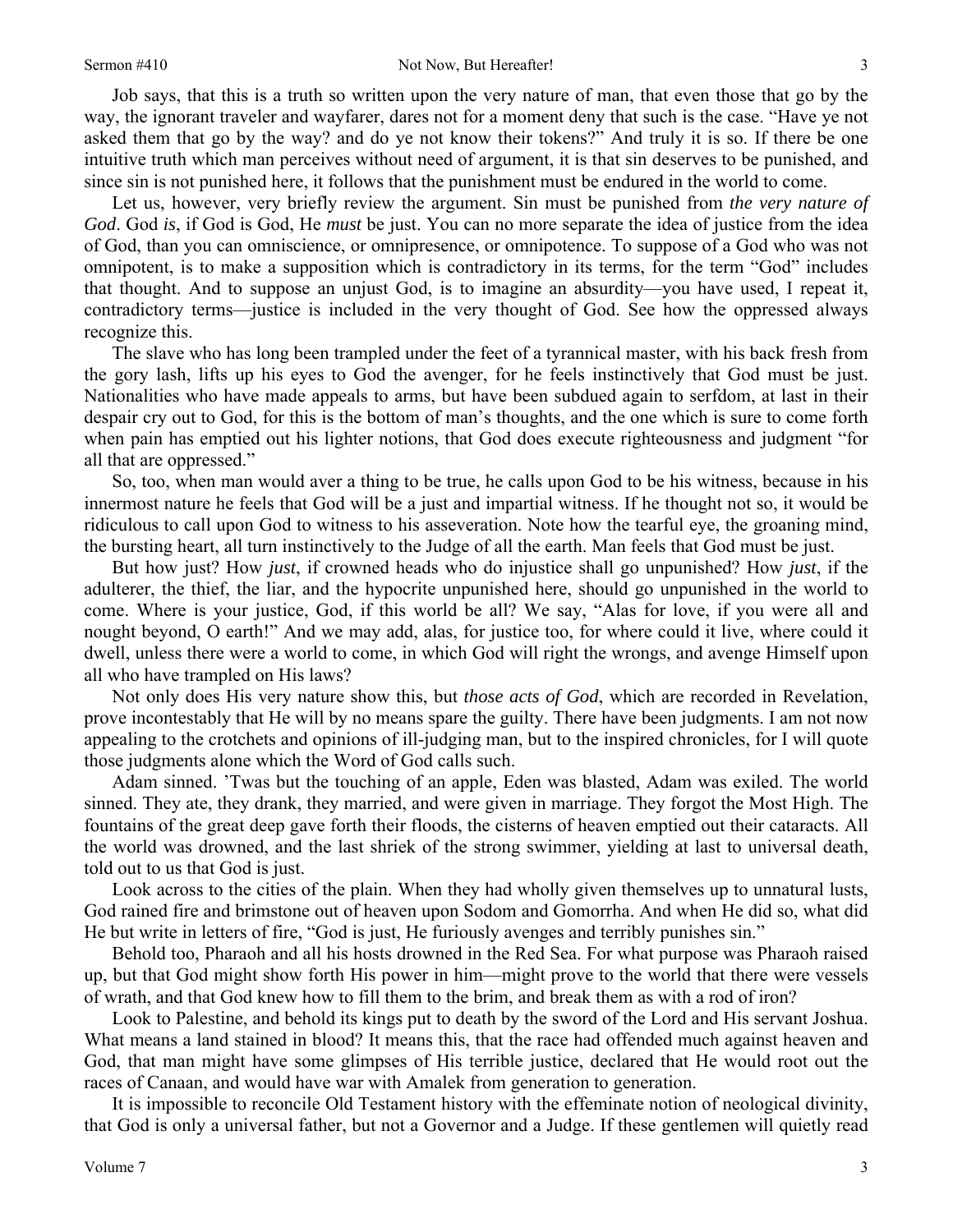some of those awful passages in the Old Testament, they cannot—unless they should deny the inspiration of the passage or attempt to tone down its meaning—they cannot but confess, that they see there far less a loving parent than a God dressed in arms, of whom we may say, "The LORD is a man of war, the LORD is his name. Thy right hand O LORD, thy right hand, O LORD, hath dashed in pieces thine enemies."

A God without justice is what this modern church is seeking after. These new doctrines would fashion a deity destitute of those sublime attributes, which keep the world in awe, and command for Him the reverence of His creatures.

This brings me to my third argument. Not only do the nature and the acts of God prove that He will punish sin, but *the very necessities of the world demand it*. Imagine the contrary. Put in all our Christian pulpits men who should teach sinners that there is no punishment for sin. Let them say to them, "What you suffer here is to be looked upon as God's judgment on your offense, but there is no world to come in which your sins will be visited upon your heads." Friends, you may at once advise the government to multiply the number of our jails tenfold.

If there be no punishment for sin in another world, if it be so light and trifling an offense that the little sufferings of this life are sufficient atonement for it, then you have thrown up the floodgates which have hitherto dammed up the overflowing floods. You will soon see society swept from its moorings, there will be no possibility that men will seek to be honest, when they find that honesty or dishonesty, are terms which have but a trifling difference between them.

If sin be so slight a thing, men will think virtue to be a slight thing too. And if there be so little punishment for crime, they will soon think that there can be but little reason for virtue, and where will be our commonwealths and our social compacts? The best lawgivers, however amiably disposed they may be, find that they must back up their laws with penalties. A State which would be founded upon laws without penalties could not last a week, or if it lasted, you would find that while the laws would be disregarded, there would be more death and more suffering than there had been before.

When was the guillotine most at work, but when there was loudest boast of liberty and men's living without law? When would there be the most of murder, but when there should no more be heard the threat of condemnation, and when they who were assassins might be permitted to go abroad untouched? There must be punishment for the world's own good, to say nothing of the nature of God, which for its dignity and holiness necessarily demands that every offense and transgression should receive its just recompense of reward.

But further, I affirm the punishment of sin from the *atonement of Christ*. Friends, if there be no necessity that sin should be punished, why did Jesus die? Why, Father, did you send Your only-begotten and well-beloved Son, and lay upon Him the iniquities of us all? Was He needed for an example? He might have been our example without dying, in fact if this were all, virtue, crowned and glorified, might have been quite as noble an incentive to goodness as virtue mocked and crucified.

He was needed that He might take our sins, and having taken our sins, it became absolutely necessary that Jesus Christ should die. In the death of Christ, if sin must not necessarily be punished, I see nothing but the death of a martyr like James, or Peter, or Polycarp, the death of a man murdered for being better than his fellows.

And why do we make this fuss and noise about salvation by the death of Christ if that be all. Why has the Christian church existed to be a false witness, to testify to a fiction? Why has her blood been shed these many centuries to maintain that the blood of Jesus Christ takes away the sin of the world, if the sin could be taken away without punishment? The wounds of Christ have no meaning, His precious blood has no value, His thorn-crowned head is not worthy of worship, nor is His death worthy of daily ministry, unless it be that He suffered "the just for the unjust to bring us to God."

God in Christ punished the sins of His people, and if He did it in Christ, unpardoned sinner, rest assured He will do it in you. If the imputed sins of Christ brought Him the agonies of Gethsemane, what will your sins bring you? If guilt that was not His own brought Him an exceeding heaviness, "even unto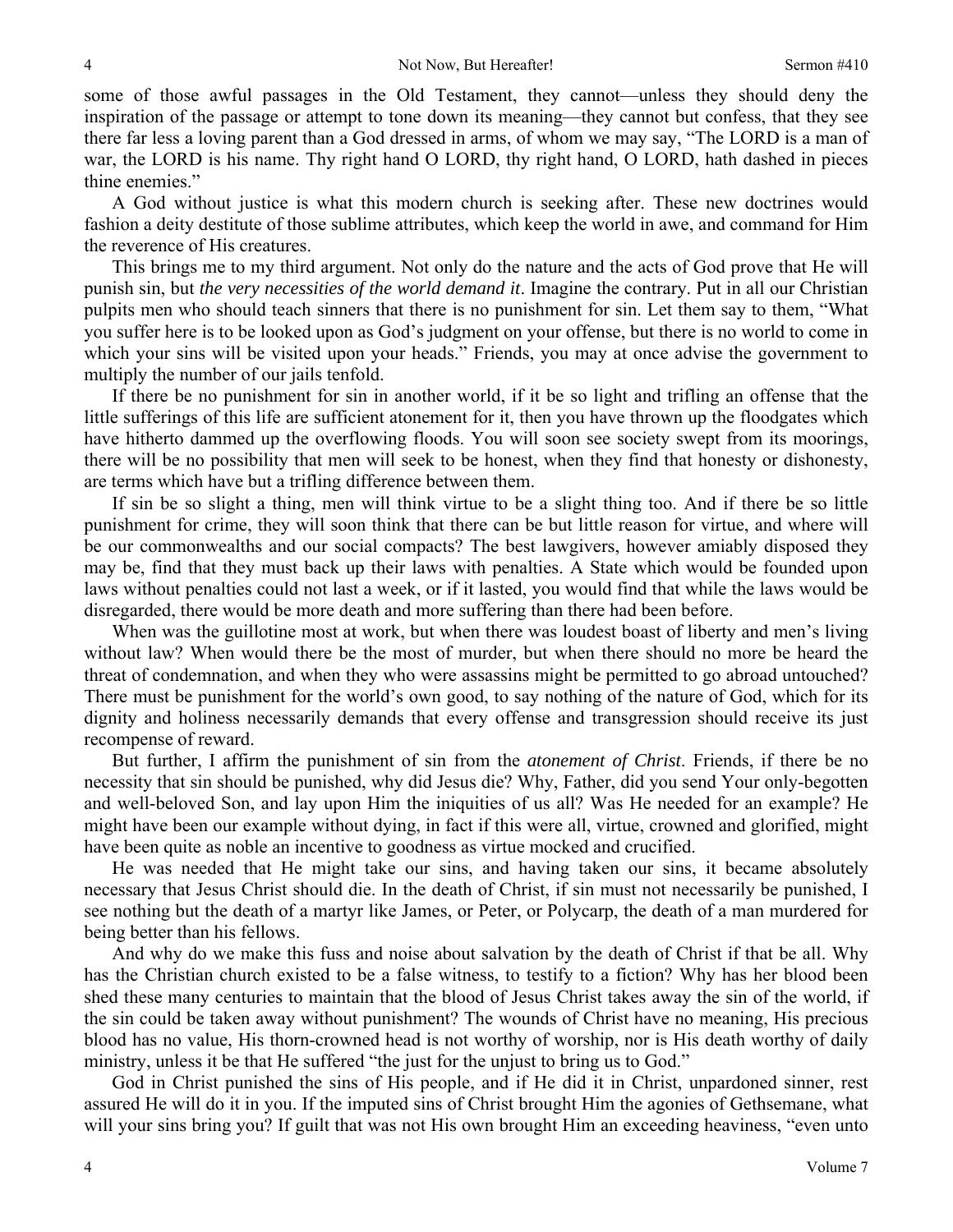### Sermon #410 Not Now, But Hereafter!

death," what will your sins bring you, sins remember which *are* your own? "He that spared not his own Son" will never spare rebels. He who did not spare His Son a single lash or a single stroke, will certainly make no exemption in your favor, if you live and die impenitent, and reject the Gospel of Christ.

Besides, my dear friends, permit me to say, that those who think that sin is not to be punished, are generally the worst of men. Men hate hell for the reason that murderers hate the gallows. The degenerate Youngman, who was executed on the top of yonder jail, informed the chaplain that he objected on principle to all capital punishment, an objection natural enough when it was his own inevitable doom.

They who dissent from the doctrine of divine justice are interested in forming that opinion—the wish is father to the thought, they would have their sin unpunished, they hope it may be, and then they say it will be. You will not listen to a thief's objection to a policeman, you do not imagine that a criminal's objection to a judge is very valid, and the sinner's objection to hell lies only here, that he will not repent, and he therefore fears the dread certainty that he shall be punished.

Besides even these worst of men, who pretend not to believe, do believe. Their fears betray the secret conviction of their consciences, and on their dying beds, or in a storm, whenever they have thought they were about to see with their own eyes the stern realities of eternity, their fears have proved them to be as strong believers as those who profess the faith.

Infidelity is not honest. It may profess to be, but it is not. I think that our judges are right in not accepting the oath of an infidel. It is not possible that he should be honest in the notion that there is no God. When God is around him in every leaf, in every tree, and in every star in the sky. It is not possible that a man should be honest when he calls himself an atheist. Nor do we believe that any man can speak the dictates of his inmost heart, when he says that sin will never be punished, and that he may sin with impunity. His conscience gives him the lie, he knows it *must* be so, and that God will visit his offenses upon his head.

I shall not enlarge further, except to say in gathering up the thoughts, impenitent sinner, be sure of this, there shall not a sin of yours fall to the ground unremembered, "For every idle word that thou shall speak God will bring thee into judgment," how much more for every blasphemous word and for every rebellious act? Do not wrap yourself up in the delusive thought that sin will escape unpunished. Even if it should be so, then the Christian is as well off as you are, but since righteousness will be laid to the line, and judgment to the plummet, what will become of you?

Be wise before it is too late. Believe today what you will find out to be a fact ere long. God has revealed it to you, His revelation has tokens and signs which prove its divine origin. Believe what He has revealed. Do not say in your heart, "I never will believe there is a hell unless one should come from it." Do you not see, that if one should come from it then you would not believe at all, because you would say, "If one person came from hell, then another may, and I may myself." It would take away all your dread of future punishment if any spirit should come back from it, and therefore it is better for you that you should not have that evidence given you.

Yet methinks the shrieks of dying sinners, the cries which some of you have heard coming up from the death beds of blasphemers, ought to be enough evidence that there is a world to come whereof we speak, and that there are terrors of the law which are happily concealed today from your eyes and from your ears, but which you may soon know, and know far better than the best words can teach you, by your own feelings, by your own everlasting despair, and banishment from God.

**II.** I turn now, to the second portion of the discourse—THE NATURE OF THIS PUNISHMENT by way of explanation.

How will God punish sin? The text says, "The wicked is reserved to the day of destruction, they shall be brought forth to the day of wrath." The old Puritanic preachers, such men as Alleyne, who wrote the "Alarm," and others of his class—always gave a very gross picture of the world to come. They could never represent it except by brimstone flames, and dancing fiends, and such like horrors. They were conscientious in the drawing of the picture, and to them the terrors of the Lord were gross, corporeal,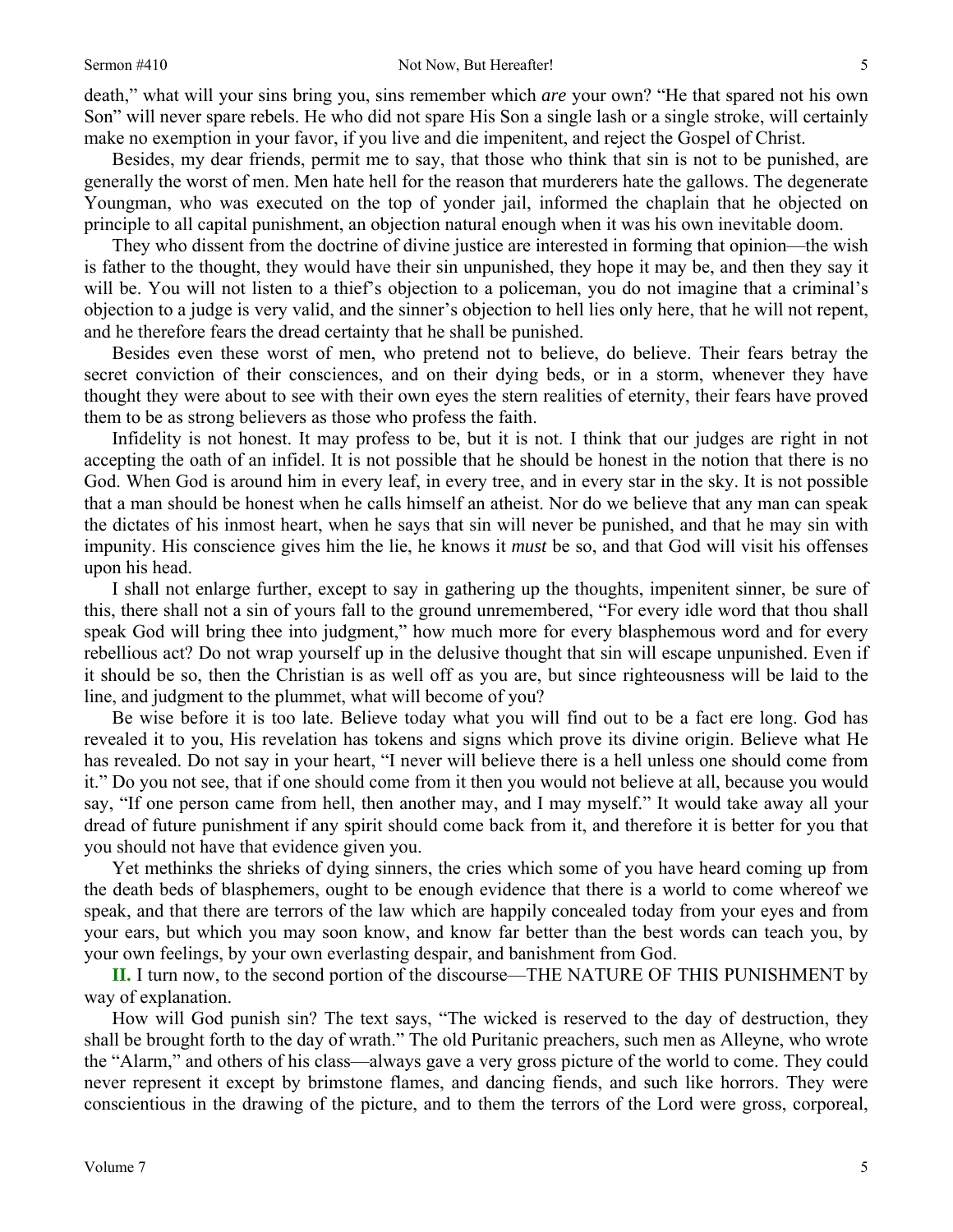unscriptural ideas of hell, but rather let us feel that it is a great mystery, concerning which we must rather follow Scripture than imagination.

The first punishment which will be executed upon man for his sins, will be punishment to his soul. The soul leaves the body, the body is *here* enclosed in the coffin, rotting in the tomb. The disembodied spirit will appear before its God. It will then know at once what its future destination shall be. The great assize will not then have been held, the Judge will not have officially pronounced the sentence, but the soul anticipating the sentence will antedate its execution.

Memory will begin to reflect upon past sins, past mercies unimproved, past opportunities neglected, and past offenses which have long been forgotten. Then, the conscience will begin to thunder. "You did this wantonly," says Conscience. "You did it against light and knowledge, you did despise Christ, you did neglect the day of mercy, you have been a suicide, you have destroyed yourself."

Then the fears will come in, the fears of the day of judgment, when the body shall be reunited with the soul. And those fears will sting the man with thoughts like these. "What will you say when He comes to judge you? How will you bear the eyes of Him that shall read you through and through?"

*Now* you know that what was preached to you on earth is true. You are no infidel *now*. *Now* the truth is not kept out of your soul by the dullness of your fleshly body—you *see*, you *know* it. What will become of you when earth shall pass away, and heaven shall shake, and hell shall gape to receive its prey? So the spirit shall be virtually in hell before the body goes there. This shall be the first punishment of sin.

Then, when the day predestined shall have come, the trump of the archangel shall ring through the air—the trump this time of the second resurrection—for the dead in Christ shall have already risen and have reigned with Christ upon the earth. Then rings the clarion note that wakes the dead. They start up, and the soul returns to its old house, the body. Then it receives its sentence. It is brought forth, as the text says, "To the day of wrath"—it had been reserved in chains before, in blackness and darkness. It is now brought forth to receive the sentence, that the body may begin its hell.

Then, mark you, beyond a doubt, for we cannot understand Scripture, and especially the words of Christ without it, the body shall have pains meet for its offenses. Your members were servants of your lusts, they shall now be partakers of the wage of your soul. The feet that carried you in the paths of sin, shall tread the fiery road. The eyes which gazed with lustful glance, shall now be made to weep the scalding tear. The teeth which ministered to your gluttony, shall now gnash for pain. The tongues which talked so exceeding proudly against God, shall be "tormented in this flame."

There shall certainly be a punishment for the body as well as for the soul, for what else did Christ mean when He said, "Fear him who is able to destroy both body and soul in hell." I will not enlarge upon what sort of punishment this will be, suffice me to say that whatever it is, it will be *just*.

The sinner in hell shall not endure one iota more than he deserves. He shall have the due reward of his deeds—no more. God is not unjust to punish men arbitrarily—I know of no arbitrary condemnation. There is no such thing as sovereign damnation. It will be justice—inflexible, I grant you, but yet not such as shall pass the bounds of due and right desert. God will give to man only the harvest of his own deeds. He sowed the wind and he shall reap the whirlwind.

You shall not have the consolation in hell of saying that you did not deserve it, for in hell you will be made to feel, "I brought this on myself. I destroyed myself. It is true I am in pain, but I am the father of my own pains. I planted the tree which yields the bitter fruit. I dug about it and I watered it. I did the work. I labored, and this is my wages." And you will have to feel there and then, that in every pang that rends the heart, God is infinitely just.

And then, whatever the pain may be, we know that while it is just, it will be *terrible*. Whose are those awful words, "He shall burn up the chaff with unquenchable fire!" Is this the language of Moses? No, of Christ. It is a remarkable fact, that the most frightful descriptions of punishment of another world are from the lips of the Savior. Had Peter spoken them, you would have said Peter was harsh in spirit. It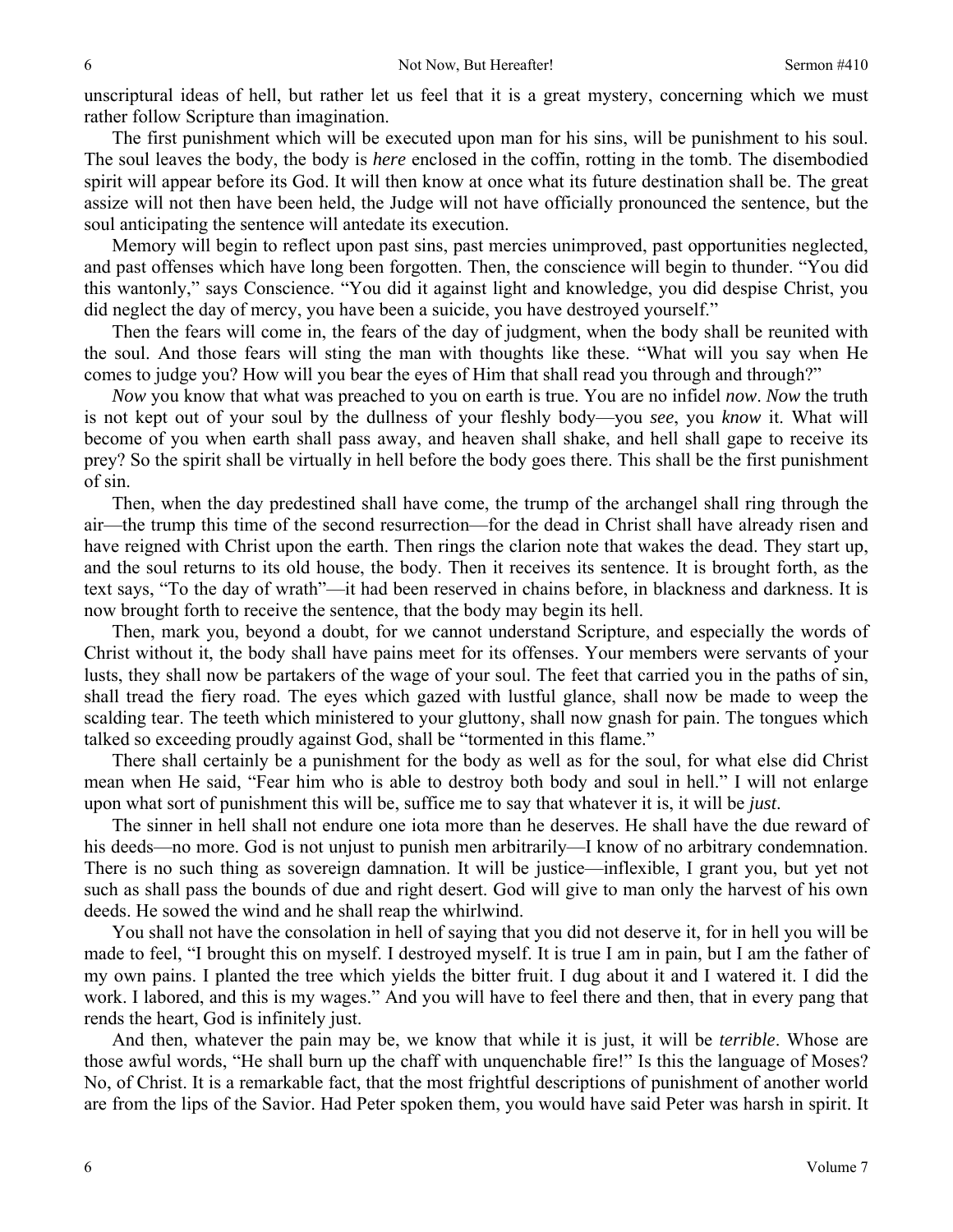7

was the Master spake them. He who wept over Jerusalem said, "These shall go away into everlasting punishment."

He spoke of "burning up the chaff." He spoke of "binding hand and foot and giving them up to the tormentors." In the compass of revelation, there are no words so grim and terrible in their awful suggestiveness, as the words of Him, "who went about doing good," and wept and cried, "Come unto me, all ye that labour and are heavy laden, and I will give you rest."

And we know, again, that this punishment will be *eternal*. This is the very pith of it. There were no hell, if it were not eternal, for the hope of an end would be the end of fear. If there could be an end to hell at any time, there would be an end to it at once, for no man would feel that desperate despair, if there were a hope that it should come to a close.

But it is eternity, eternity, eternity, that makes punishment hell. This is the bell which tolls the funeral of every hope—eternity, eternity, eternity. To sail across a sea of fire forever, never reaching a haven—to sink, but never reach the bottom, or to rise to heights of greater agony, and never reach the summit.

Oh! brethren, brethren, it is not the wrath of God in this world that you have so much to fear, the wrath's to come, the wrath's to come. And it is not the wrath that the soul shall be filled with when it has been there a thousand years, it is the wrath's to come.

They will go on sinning, and God will go on avenging—they will go on blaspheming, and they shall go on gnawing their tongues—they shall go on hating God, and they shall go on feeling His anger. They shall go from bad to worse in character, and doubtless, from bad to worse in agony. O God, help us to escape from this awful thing—the wrath, the wrath to come!

**III.** I close now, by offering SOME FEW WORDS OF EXPOSTULATION.

You will kindly look at the thirty-first verse. He says, "Who shall declare his way to his face? and who shall repay him what he hath done?" Now, there are many men who think they shall come off scot free, because in this life there are none who will dare to mention their sins to their face. The covetous man is very seldom rebuked for his covetousness. If a man lives an unclean life, he does not usually read books which would prick his conscience. If a man acts dishonorably in his trade, if another should tell him of it, he would be exceedingly insulted.

It is true a faithful minister will often make men feel uneasy in their sins, for he will be led by God's direction to give such a description of the offenses and of the punishment, that he will make sinners tremble in their shoes. But still are there not some among you here today who can sin with both your hands, and there is no Elijah to say, "Thou art the man"? You have none to meet you in Naboth's vineyard, and say to you, "Hast thou killed and taken possession?"

There is perhaps hardly a "still small voice." There used to be one. The agonizing face of your wife when first you had forsaken the way of virtue, the ghastly look of your mother as you were bringing down her grey hairs with sorrow to the grave, the sorrowful gaze of your little children when first their father became a drunkard. These were still voices to you, but they are hushed now.

When God gives you up, then indeed your damnation slumbers not. But remember, however cheaply you can sin now, God will not fear insulting you. He will bring your sins to your remembrance and there shall be no consideration of your dignity. He will not consult your feelings. He will not look upon you as a great one. He will bring your sins to remembrance in no courtly phrases and in no polished terms. You shall find that the lips of Justice know not how to make distinctions between you and the basest menial whom you once despised.

Now, if a man should speak against your character, it would be libel, but when God speaks of it, you shall not threaten Him. What think you that He will fear and tremble before you? Who are you, O man, that the lips of the Eternal God should be silent about you! Who are you that He should fail to draw your character in black or crimson hues? He will convict you to your face and you shall be utterly unable to plead guiltless of your sins.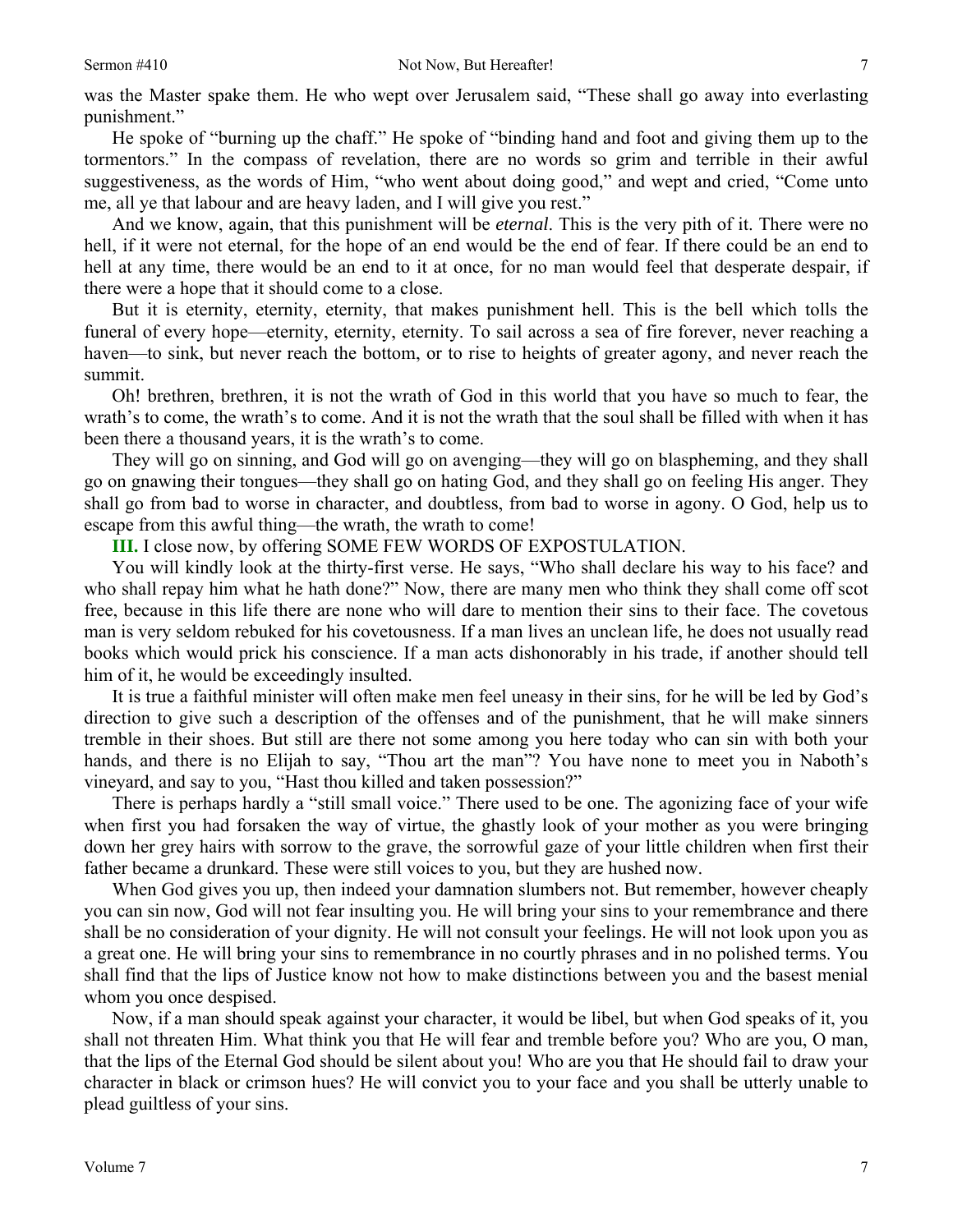And then the text says, "Who shall repay him?" Ah! there is no hand which dares repay you now, you have gone unpunished yet. No law can touch you, you say—ah! but there is a law divine which overrides the law that is human. And if the arm of human justice be too short, the arm of God is as long as it is strong, and He will reach you, and to the last jot and tittle He pay you your due reward.

You shall not escape even in the slightest degree. No pleas and prayers, no tears and excuses, shall have any avail with Him, but till justice shall have had its uttermost farthing, you shall by no means come out thence.

And now, sinner, why will you dare the wrath of God? Why will you run this fearful risk? Why will you make your bed in hell? Why will you dwell in everlasting burnings? Is it wise, or are you mad, and is your reason gone? Have I preached to you a bugbear and a fable—if so, go your way and sin. But oh! if it be true—and it *must* be, unless you are prepared to reject that precious Book, and the very name of Christian—if it be true!

Soul, I pray you let me feel for you, if you will not feel for yourself. Why dash yourself upon the point of JEHOVAH's javelin? Why destroy yourself against the bosses of His buckler? What can there be that makes you so in love with ruin? Why will you hug the grave and embrace destruction? Soul, again I say, are you mad?—Are you mad?—Are you mad? May the Lord teach you reason and may He help you to flee to the only refuge where a sinner may find mercy.

I shall close when I have tried to set out the way of Mercy. I have read in the old Histories of England, that Edward the Second, one of our kings, was exceedingly enraged against one of his courtiers. Being out hunting one day, he threatened the courtier with the severest punishment. There was a river between them at the time, and the courtier, thinking that he was perfectly safe, ventured to offer some jeering remark upon the king—telling him that at any rate he would not be likely to chastise him until he got at him.

The king, feeling his anger hot within him, told him that the water should not long divide them, leaped into the middle of the stream, and with some difficulty gained the other side. The courtier, in great alarm, fled in terror and the king pursued him with might and main, spurring his horse to the utmost.

Nor did his anger cease. He carried his drawn sword in his hand with the intention of killing him. At last the courtier, seeing that there was no hope for any escape, knelt down upon the grass, and laying bare his neck, said, "I heartily deserve to die. Mercy, King! Mercy!" The king sent back his sword into the scabbard in a moment, and said, "Whilst you sought to escape me, I determined to destroy you, but when I see you humble at my feet, I freely forgive you." Even so is it with the King of heaven.

Sinners, you say there is this life between you and God. Ah! but how soon will the white horse of Justice pass the stream, and then flee, flee as you may today, He will surely overtake you. He now is swift to destroy, let it be yours on your knees to make confession of your sin, and say, "I deserve Your wrath, Great King, I deserve Your wrath." And if to this you are enabled to add the plea of the precious blood of Christ, the sword of Justice will return into its scabbard, and He will say, "I am just and yet the justifier of the ungodly."

For Jesus died and inasmuch as Jesus Christ has died, Justice is satisfied on the account of all believers. Go your way, your sins which are many are all forgiven you. "What must I do to be saved?" says one. This is all you have to do and this the Holy Spirit will work in you, "Believe in the Lord Jesus Christ with all your heart."

"What is that?" say you. "I believe Him to be divine. I believe that He is able to save." That will not save you, there must be something more than that. "What then?" "Believe in Him"—carry out practically your belief that He is able to save by trusting yourself in His hands.

To exhibit again an old picture which has often been used, there is a child in a burning house, hanging from the upper window. A strong man stands beneath and offers to catch him, if he will but drop from yonder hot windowsill to which he still clings. "Drop, my child," he says, "I will catch you."

8

8